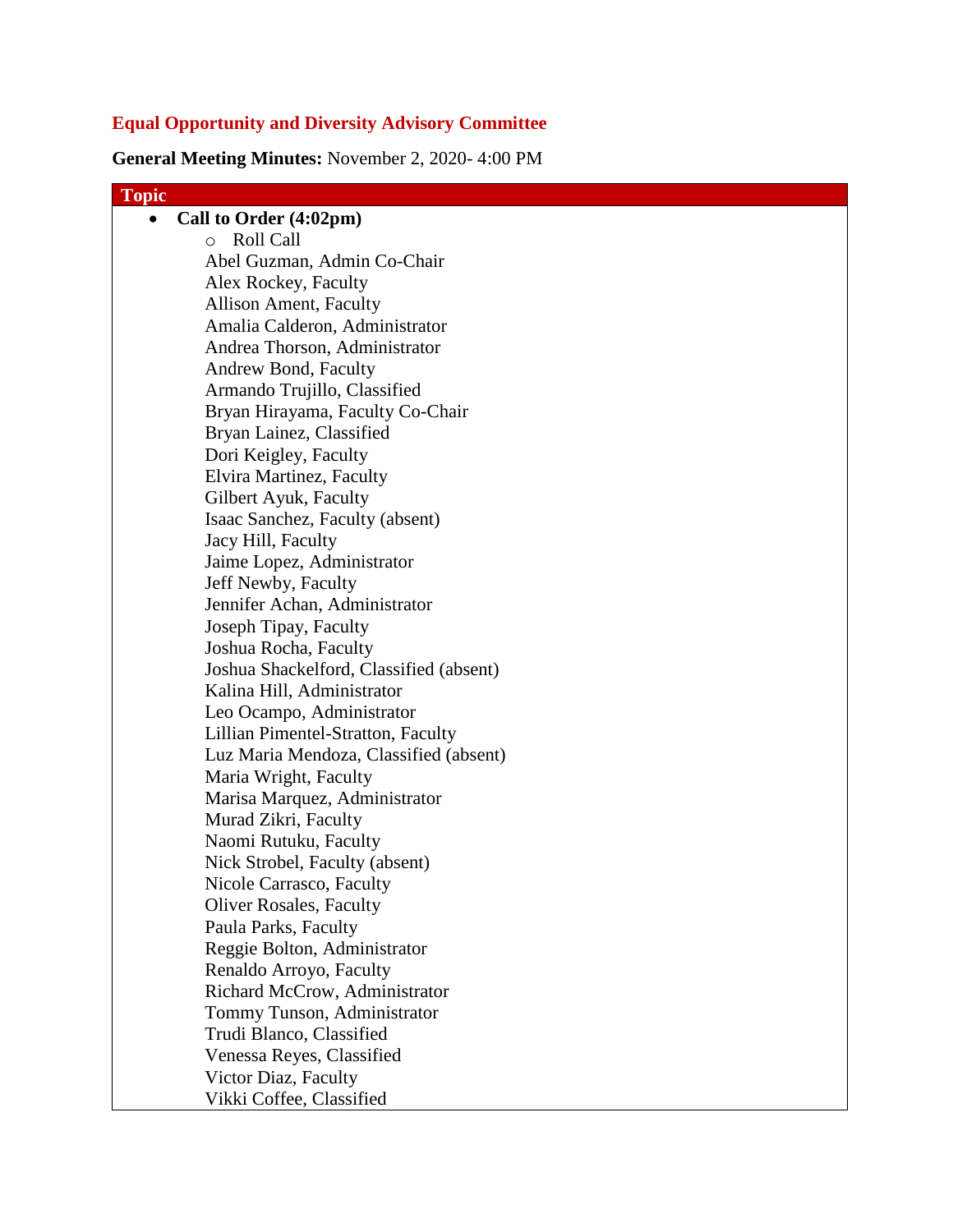Edith Mata, Student Representative **Public Members** Endee Grijalva Helen Acosta Blake Burton Erica Menchaca Theresa McAllister

#### **Voting Members Roll Call**

**Present:** Abel Guzman, Vikki Coffee, Bryan Hirayama, Jennifer Achan, Tommy Tunson, Bryan Lainez, Venessa Reyes, Nicole Carrasco, Joseph Tipay, Paula Parks, Allison Ament, Gilbert Ayuk, Jeff Newby, Lillian Pimentel-Stratton, Murad Zikri, Victor Diaz , Edith Mata **Absent:** Luz Maria Mendoza (absent)

**Reading and Approval of Minutes**

- o October 19, 2020 Meeting Minutes
- o October 26, 2020 Meeting Minutes

Motion to approve minutes as presented: Motion by Edith, seconded by Jeff Newby **Yes:** Guzman, Coffee, Hirayama, Achan, Tunson, Lainez, Reyes, Carrasco, Tipay, Parks, Ament, Ayuk, Newby, Pimentel-Stratton, Zikri, Diaz , Mata **Absent:** Mendoza

(17 yes, 1 absent- motion carried)

### **Public Comments**

Erica Menchaca shared commitment written in collaboration with Theresa in support of African American students. Focuses on community wide collaboration. Motion to close public comments: Motion by Edith, seconded by Tommy Tunson.

#### **Chair Reports**

- o Classified- Trustee Gomez heitzeberg was seeking feedback from us to create district diversity plan. Final EEO document to be submitted to KCCD board by end of May. (Vikki Coffee)
- o Faculty- Document Submitted to board will guide the work. Used to be document of compliance, but would like better engagement. Racial equity commitment was sent to eboard for official first read. We are waiting on feedback from them. (Bryan Hirayama)
	- Thorson posed question on status of racial equity commitments.
	- Hirayama updated on status of racial equity commitments and clarified process.
	- Discussion of approval process and bylaws by Bond and Hirayama.
- o Administrator- I would like to encourage everyone to continue checking our website. We have added resources available to all, we will soon be posting the videos created by teams attending USC trainings. (Abel Guzman)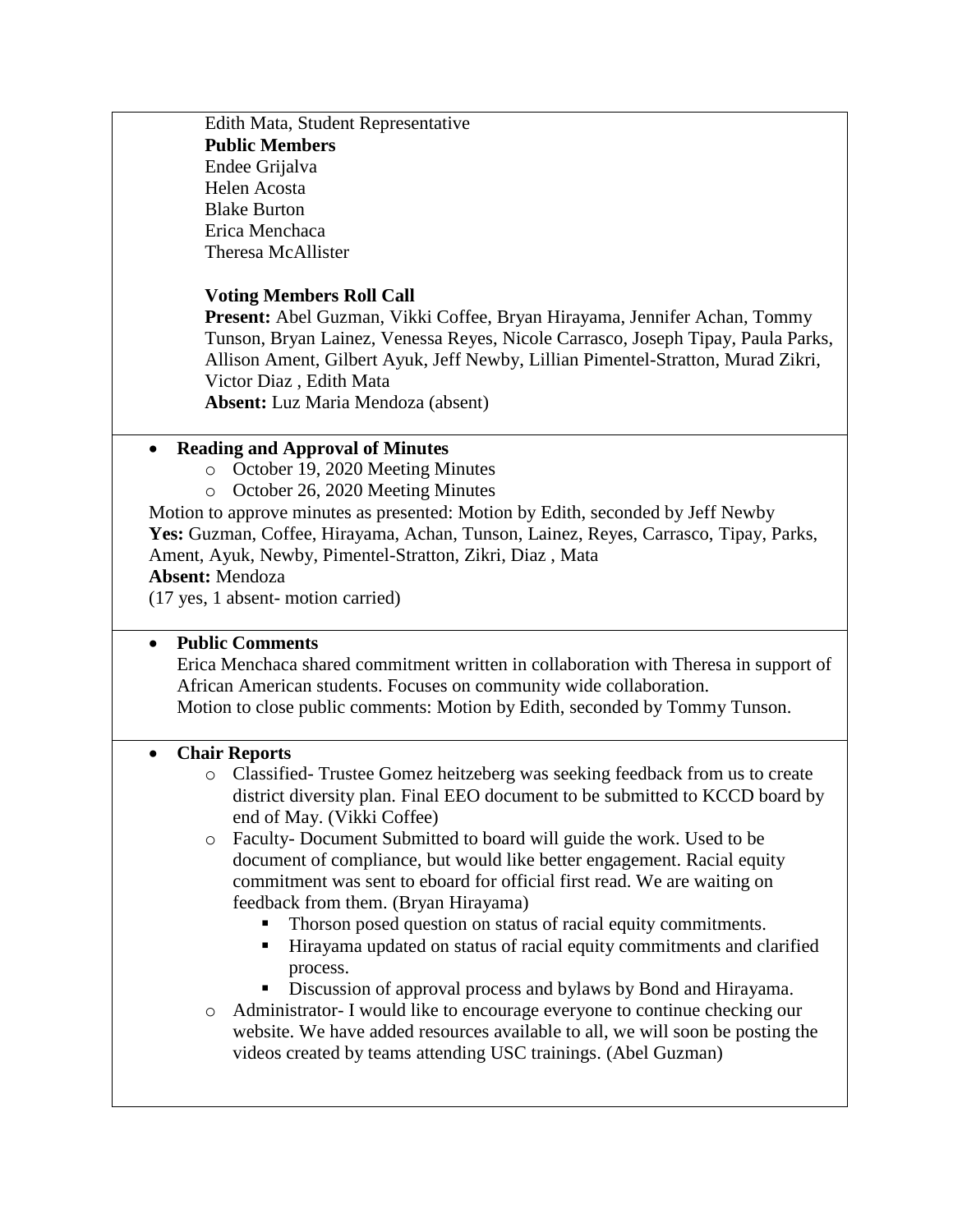## **Subcommittee Reports**

We will remove the 3<sup>rd</sup> Monday of the month from website for subcommittee work. It will be up to chairs to determine best time to connect with groups. o Commitment 1- AAI and Umoja wrote a statement in support for racial equity, Umoja will be at the senate Wednesday to present their statement. Discussion of umoja focused courses that will be offered in the Spring 2021 semester. (Tunson, Parks, Achan). o Padrinos held launch event focused on Latinx student success, follow-up information session scheduled for November 20 to discuss objectives and plans for the year (Guzman) o Commitment 2- Understanding Implicit Bias (Acosta, Pimentel-Stratton) Implicit bias defined and overview of research presented at training (implicit bias in workforce based on names). **See presentation attached Chat Contributions** *From Jacy Hill to Everyone: 04:43 PM* [https://www.coloradoan.com/story/news/2018/05/03/colorado-state-university](https://www.coloradoan.com/story/news/2018/05/03/colorado-state-university-parent-calls-police-young-native-american-men-campus-tour/576755002/)[parent-calls-police-young-native-american-men-campus-tour/576755002/](https://www.coloradoan.com/story/news/2018/05/03/colorado-state-university-parent-calls-police-young-native-american-men-campus-tour/576755002/) *From Jennifer Achan to Everyone: 04:50 PM* Check your own implicit bias: [http://implicit.Harvard.edu/implicit/](http://implicit.harvard.edu/implicit/) o Commitment 3 Hirayama provided update on mentorship program. Wright shared about opportunity available by ASCCC for upcoming PD opportunity. o Commitment 4- Tunson shared that training in the community LEA's is moving along well and CRIM B6 was approved and ready to offer. **Unfinished Business** o Committee Charge Coffee discussed membership and requested feedback on possible restructuring: 8 faculty, 1 adjunct, 3 classified, 2 admin and 1 student representative. Classified reps are appointed by CSEA, Admin is appointed by VP, and Faculty come from academic senate. Achan recommended equal representation for all college campus bodies. **Thornson suggested it will be hard to get regular student attendance and** recommended increasing to can up student to 2, adjuncts we increase or balance from faculty. Discussion on possible membership (Thorson) From Richard McCrow recommended at least two adjunct faculty. Armando Trujillo stated that students provide great insight for committees. Discussion suggested agreement on 2 students and can be further discussed at next meeting (Coffee). o Racial Equity Commitments Updates- Discussion of process for bringing a "referendum" (Bond, Hirayama) Carrasco posed question of why there has been no vote on document.

Discussion and clarification on version of document (Hirayama)